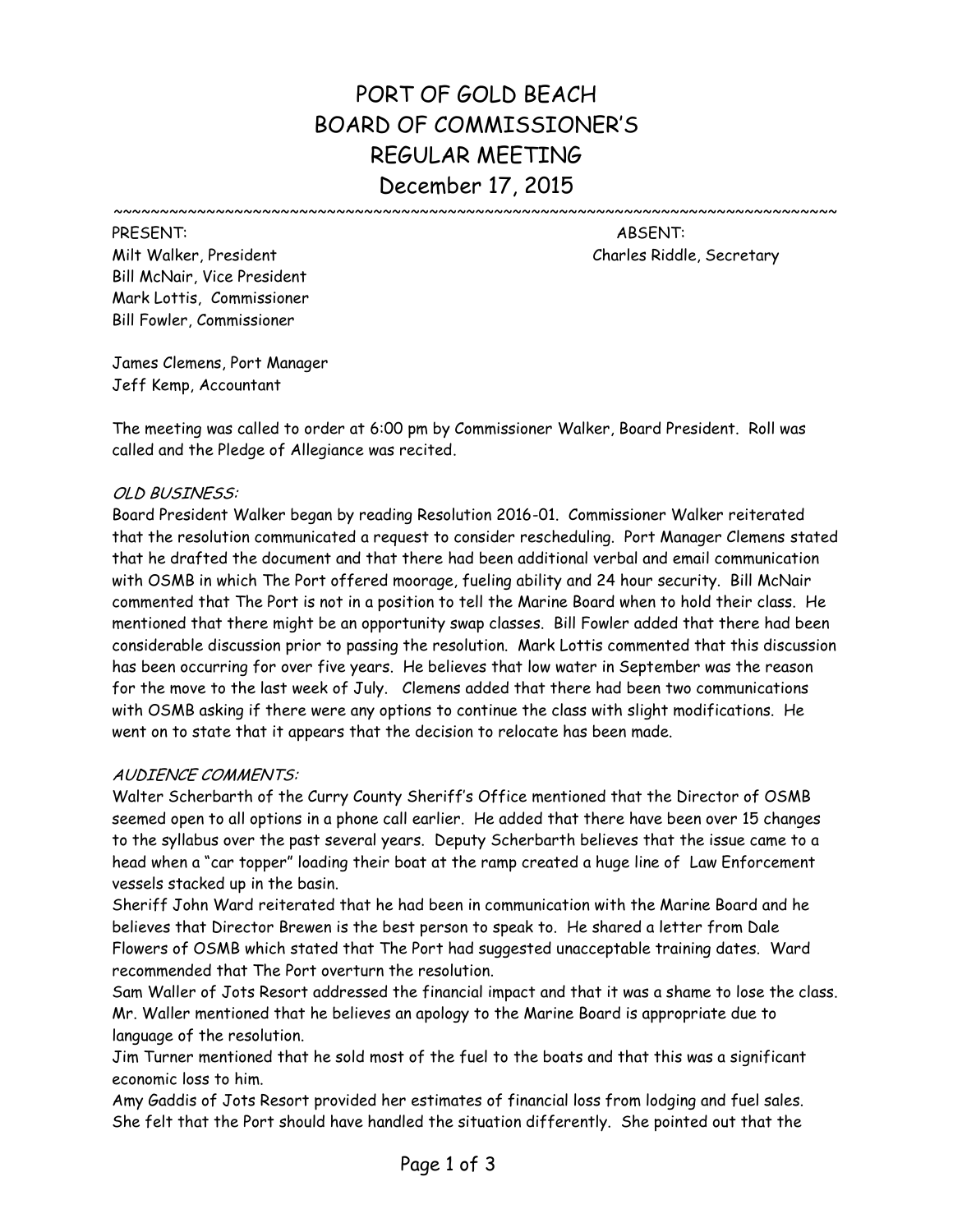OSMB mission statement was quoted in the resolution and that The Port's mission statement included economic promotion.

William Douglas spoke as a concerned citizen who wanted to learn more. He believes that the situation is unfortunate and there should have been more communication by both The Port and the Marine Board.

# HUNTLEY PARK:

Shawn Wallace shared the estimates for removing danger trees at Huntley Park. The cost comes down significantly if two Port employees can help pull brush to the chipper. **MOTION: To approve spending \$8400 on Huntley Park danger tree removal utilizing some port manpower** motion made by McNair seconded by Lottis. Motion passed by a vote of 4 for, 0 against. Wallace also mentioned that there had been a recent mountain lion sighting. The Board agreed that the manager should follow-up with ODFW.

# SHOP SUPERVISOR:

Aaron Duncan was absent. Clemens covered shop supervisor items in the manager report.

# OLD BUSINESS:

Mauch Lease: The Board of Commissioners asked the manager to schedule a special or executive session in January to discuss the Bug-E-Boyz property.

Dredging: Jack Ackin of EMC made a presentation on the status of the Bandon Dredging project. He illustrated the cost savings of using the state-owned dredge versus utilizing a commercial company. He mentioned that the cost for the Gold Beach Project should be around \$2.50 or less per cubic yard. Mr. Akin mentioned that the project was made possible through the hard work of the South Coast Ports Coalition.

# NEW BUSINESS:

Charles Finkel Lease: Clemens briefed the board on the sale of the Roberts hanger to Charles Finkel . He provided a draft lease to consider and mentioned that this lease was structured differently than the Roberts lease. It contained authorized use policy that is in accordance with FAA rules and Port of Gold Beach Policy. He added that the Roberts lease was created before the escalation policy and rate structure had been revised. **MOTION: To approve the lease for Charles Finkel,** motion made by McNair seconded by Walker. Motion passed by a vote of 4 for, 0 against

### APPROVAL OF MINUTES:

**MOTION: To approve the November 19, 2015 minutes,** motion made by McNair seconded by Fowler. Motion passed by a vote of 4 for, 0 against

### ACCOUNTS PAYABLE:

**MOTION: To accept accounts payable for November 20, 2015.** Motion made by Walker and seconded by Lottis. Motion passed by a vote of 4 for, 0 against.

**MOTION: To accept accounts payable for December 05, 2015.** Motion made by Lottis and seconded by McNair. Motion passed by a vote of 4 for, 0 against.

# ACCOUNTS RECEIVABLE:

Clemens mentioned that several of the aged receivables were getting caught up.